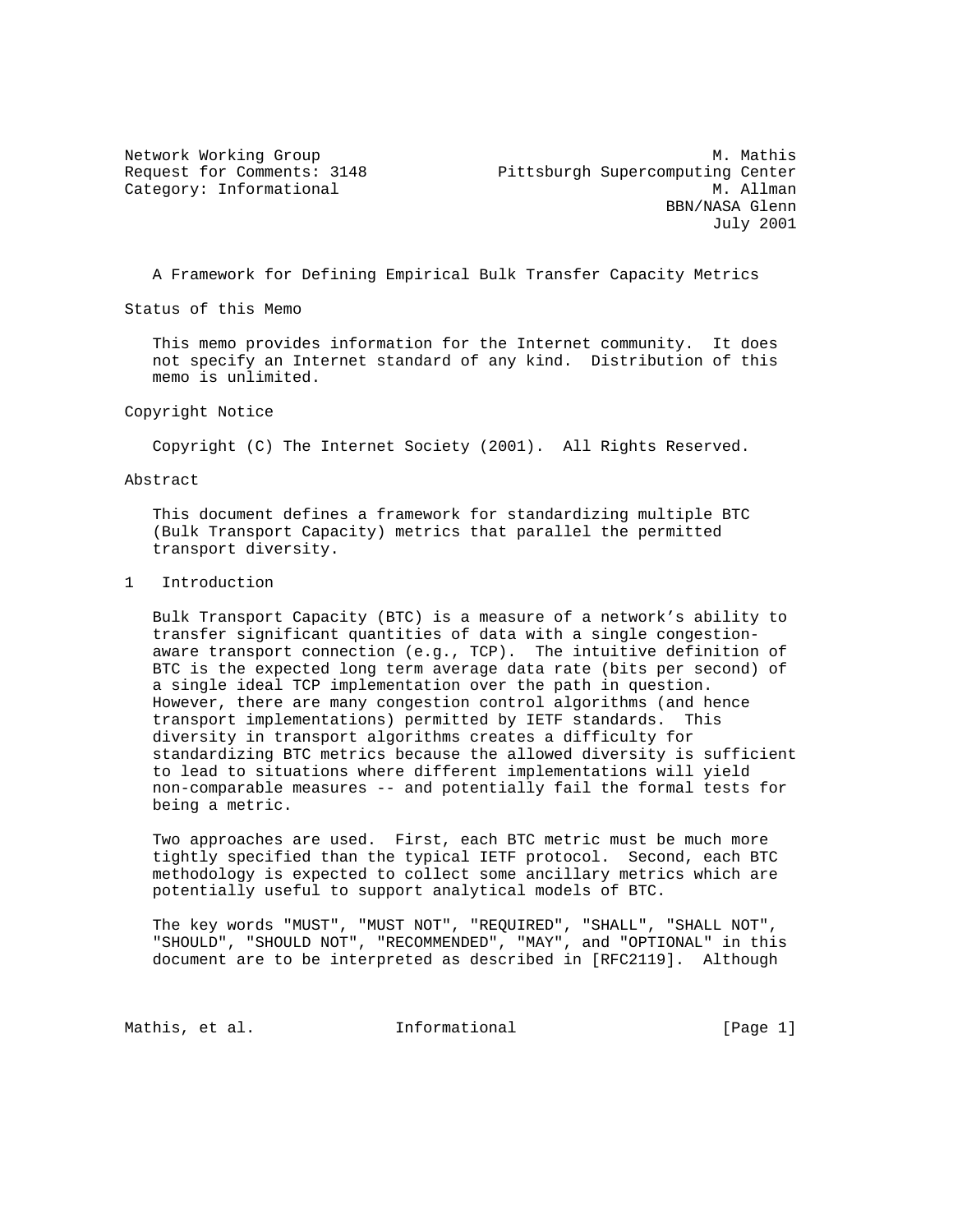[RFC2119] was written with protocols in mind, the key words are used in this document for similar reasons. They are used to ensure that each BTC methodology defined contains specific pieces of information.

 Bulk Transport Capacity (BTC) is a measure of a network's ability to transfer significant quantities of data with a single congestion aware transport connection (e.g., TCP). For many applications the BTC of the underlying network dominates the overall elapsed time for the application to run and thus dominates the performance as perceived by a user. Examples of such applications include FTP, and the world wide web when delivering large images or documents. The intuitive definition of BTC is the expected long term average data rate (bits per second) of a single ideal TCP implementation over the path in question. The specific definition of the bulk transfer capacity that MUST be reported by a BTC tool is:

BTC = data\_sent / elapsed\_time

where "data\_sent" represents the unique "data" bits transfered (i.e., not including header bits or emulated header bits). Also note that the amount of data sent should only include the unique number of bits transmitted (i.e., if a particular packet is retransmitted the data it contains should be counted only once).

 Central to the notion of bulk transport capacity is the idea that all transport protocols should have similar responses to congestion in the Internet. Indeed the only form of equity significantly deployed in the Internet today is that the vast majority of all traffic is carried by TCP implementations sharing common congestion control algorithms largely due to a shared developmental heritage.

 [RFC2581] specifies the standard congestion control algorithms used by TCP implementations. Even though this document is a (proposed) standard, it permits considerable latitude in implementation. This latitude is by design, to encourage ongoing evolution in congestion control algorithms.

 This legal diversity in congestion control algorithms creates a difficulty for standardizing BTC metrics because the allowed diversity is sufficient to lead to situations where different implementations will yield non-comparable measures -- and potentially fail the formal tests for being a metric.

 There is also evidence that most TCP implementations exhibit non linear performance over some portion of their operating region. It is possible to construct simple simulation examples where incremental improvements to a path (such as raising the link data rate) results in lower overall TCP throughput (or BTC) [Mat98].

Mathis, et al. 1nformational 1999 [Page 2]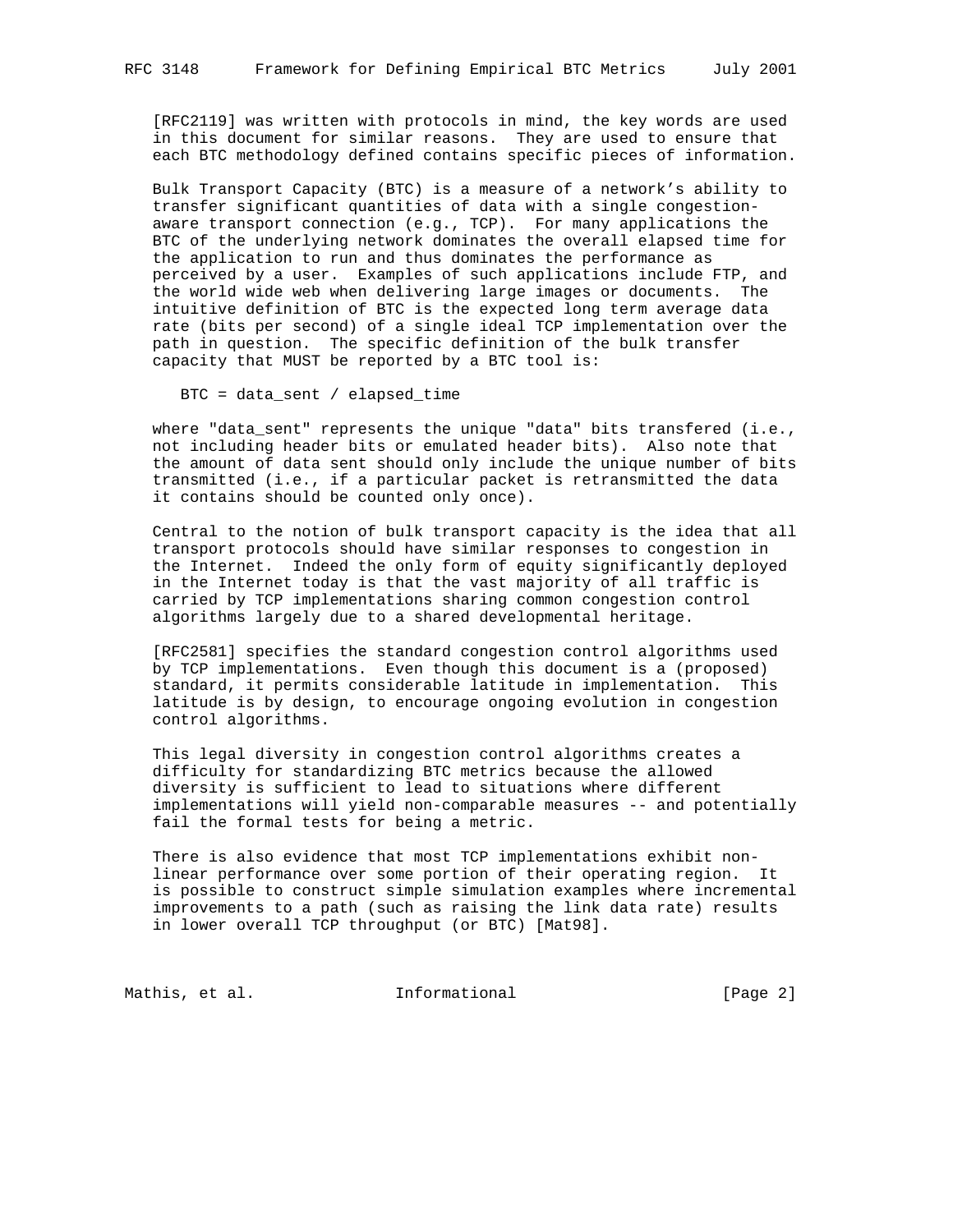We believe that such non-linearity reflects weakness in our current understanding of congestion control and is present to some extent in all TCP implementations and BTC metrics. Note that such non linearity (in either TCP or a BTC metric) is potentially problematic in the market because investment in capacity might actually reduce the perceived quality of the network. Ongoing research in congestion dynamics has some hope of mitigating or modeling the these non linearities.

 Related areas, including integrated services [RFC1633,RFC2216], differentiated services [RFC2475] and Internet traffic analysis [MSMO97,PFTK98,Pax97b,LM97] are all currently receiving significant attention from the research community. It is likely that we will see new experimental congestion control algorithms in the near future. In addition, Explicit Congestion Notification (ECN) [RFC2481] is being tested for Internet deployment. We do not yet know how any of these developments might affect BTC metrics, and thus the BTC framework and metrics may need to be revisited in the future.

 This document defines a framework for standardizing multiple BTC metrics that parallel the permitted transport diversity. Two approaches are used. First, each BTC metric must be much more tightly specified than the typical IETF transport protocol. Second, each BTC methodology is expected to collect some ancillary metrics which are potentially useful to support analytical models of BTC. If a BTC methodology does not collect these ancillary metrics, it should collect enough information such that these metrics can be derived (for instance a segment trace file).

 As an example, the models in [PFTK98, MSMO97, OKM96a, Lak94] all predict bulk transfer performance based on path properties such as loss rate and round trip time. A BTC methodology that also provides ancillary measures of these properties is stronger because agreement with the analytical models can be used to corroborate the direct BTC measurement results.

 More importantly the ancillary metrics are expected to be useful for resolving disparity between different BTC methodologies. For example, a path that predominantly experiences clustered packet losses is likely to exhibit vastly different measures from BTC metrics that mimic Tahoe, Reno, NewReno, and SACK TCP algorithms [FF96]. The differences in the BTC metrics over such a path might be diagnosed by an ancillary measure of loss clustering.

Mathis, et al. 1nformational 1999 [Page 3]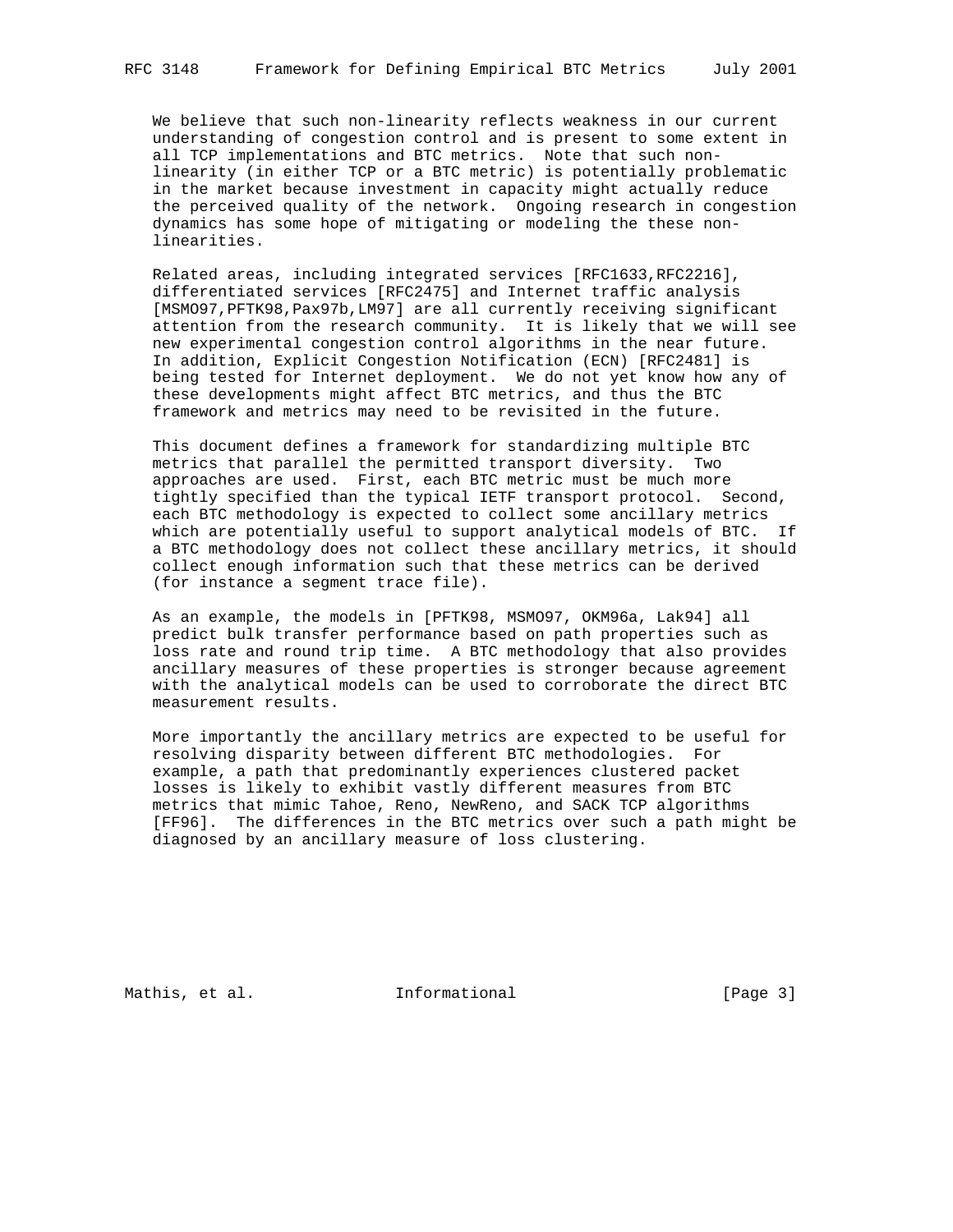There are some path properties which are best measured as ancillary metrics to a transport protocol. Examples of such properties include bottleneck queue limits or the tendency to reorder packets. These are difficult or impossible to measure at low rates and unsafe to measure at rates higher than the bulk transport capacity of the path.

 It is expected that at some point in the future there will exist an A-frame [RFC2330] which will unify all simple path metrics (e.g., segment loss rates, round trip time) and BTC ancillary metrics (e.g., queue size and packet reordering) with different versions of BTC metrics (e.g., that parallel Reno or SACK TCP).

2 Congestion Control Algorithms

 Nearly all TCP implementations in use today utilize the congestion control algorithms published in [Jac88] and further refined in [RFC2581]. In addition to using the basic notion of using an ACK clock, TCP (and therefore BTC) implements five standard congestion control algorithms: Congestion Avoidance, Retransmission timeouts, Slow-start, Fast Retransmit and Fast Recovery. All BTC implementations MUST implement slow start and congestion avoidance, as specified in [RFC2581] (with extra details also specified, as outlined below). All BTC methodologies SHOULD implement fast retransmit and fast recovery as outlined in [RFC2581]. Finally, all BTC methodologies MUST implement a retransmission timeout.

 The algorithms specified in [RFC2581] give implementers some choices in the details of the implementation. The following is a list of details about the congestion control algorithms that are either underspecified in [RFC2581] or very important to define when constructing a BTC methodology. These details MUST be specifically defined in each BTC methodology.

- \* [RFC2581] does not standardize a specific algorithm for increasing cwnd during congestion avoidance. Several candidate algorithms are given in [RFC2581]. The algorithm used in a particular BTC methodology MUST be defined.
- \* [RFC2581] does not specify which cwnd increase algorithm (slow start or congestion avoidance) should be used when cwnd equals ssthresh. This MUST be specified for each BTC methodology.
- \* [RFC2581] allows TCPs to use advanced loss recovery mechanism such as NewReno [RFC2582,FF96,Hoe96] and SACK-based algorithms [FF96,MM96a,MM96b]. If used in a BTC implementation, such an algorithm MUST be fully defined.

Mathis, et al. **Informational** [Page 4]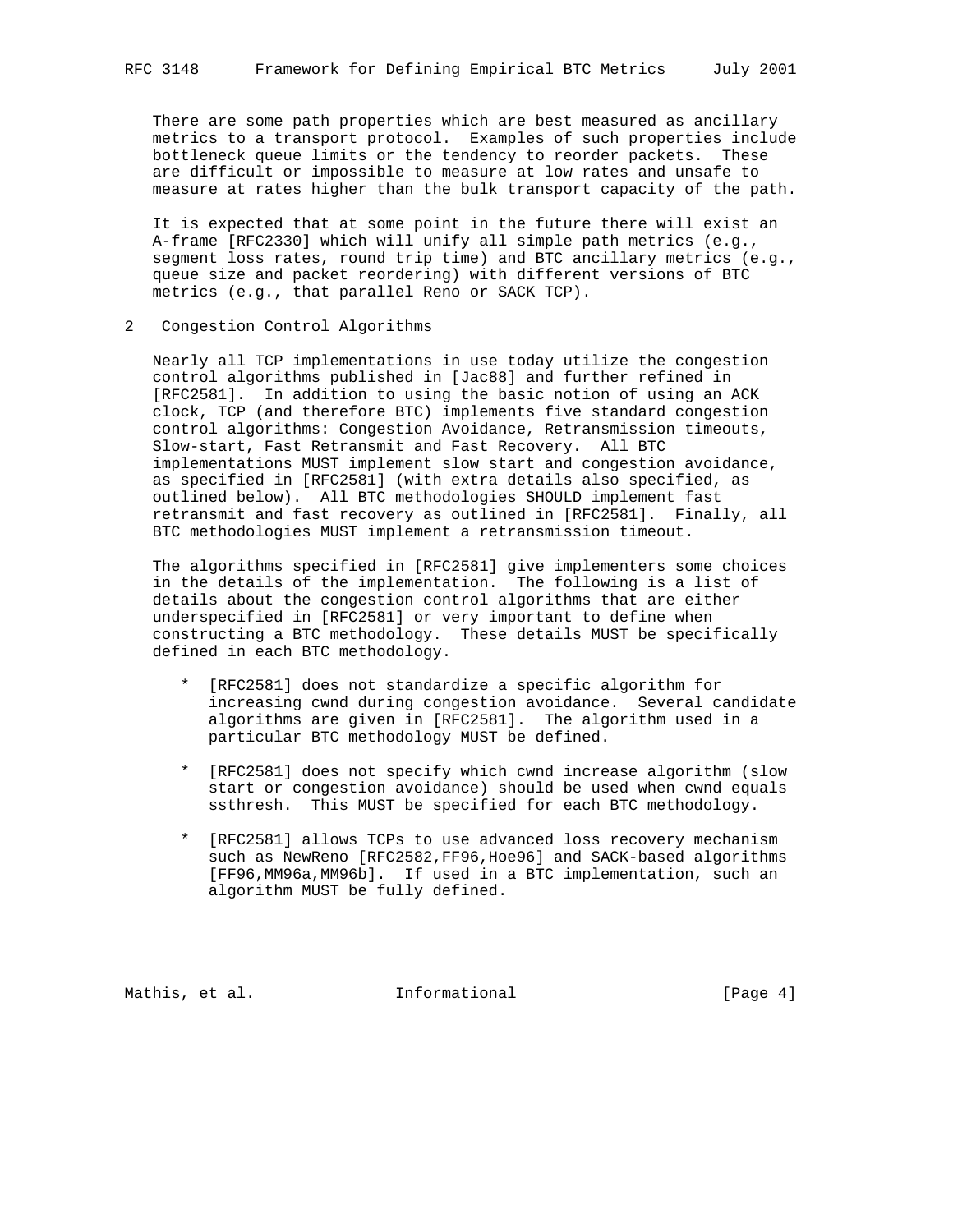- \* The actual segment size, or method of choosing a segment size (e.g., path MTU discovery [RFC1191]) and the number of header bytes assumed to be prepended to each segment MUST be specified. In addition, if the segment size is artificially limited to less than the path MTU this MUST be indicated.
- \* TCP includes a retransmission timeout (RTO) to trigger retransmissions of segments that have not been acknowledged within an appropriate amount of time and have not been retransmitted via some more advanced loss recovery algorithm. A BTC implementation MUST include a retransmission timer. Calculating the RTO is subject to a number of details that MUST be defined for each BTC metric. In addition, a BTC metric MUST define when the clock is set and the granularity of the clock.

 [RFC2988] specifies the behavior of the retransmission timer. However, there are several details left to the implementer which MUST be specified for each BTC metric defined.

 Note that as new congestion control algorithms are placed on the standards track they may be incorporated into BTC metrics (e.g., the Limited Transmit algorithm [ABF00]). However, any implementation decisions provided by the relevant RFCs SHOULD be fully specified in the particular BTC metric.

3 Ancillary Metrics

 The following ancillary metrics can provide additional information about the network and the behavior of the implemented congestion control algorithms in response to the behavior of the network path. It is RECOMMENDED that these metrics be built into each BTC methodology. Alternatively, it is RECOMMENDED that the BTC implementation provide enough information such that the ancillary metrics can be derived via post-processing (e.g., by providing a segment trace of the connection).

3.1 Congestion Avoidance Capacity

 The "Congestion Avoidance Capacity" (CAC) metric is the data rate (bits per second) of a fully specified implementation of the Congestion Avoidance algorithm, subject to the restriction that the Retransmission Timeout and Slow-Start algorithms are not invoked. The CAC metric is defined to have no meaning across Retransmission Timeouts or Slow-Start periods (except the single segment Slow-Start that is permitted to follow recovery, as discussed in section 2).

Mathis, et al. **Informational** [Page 5]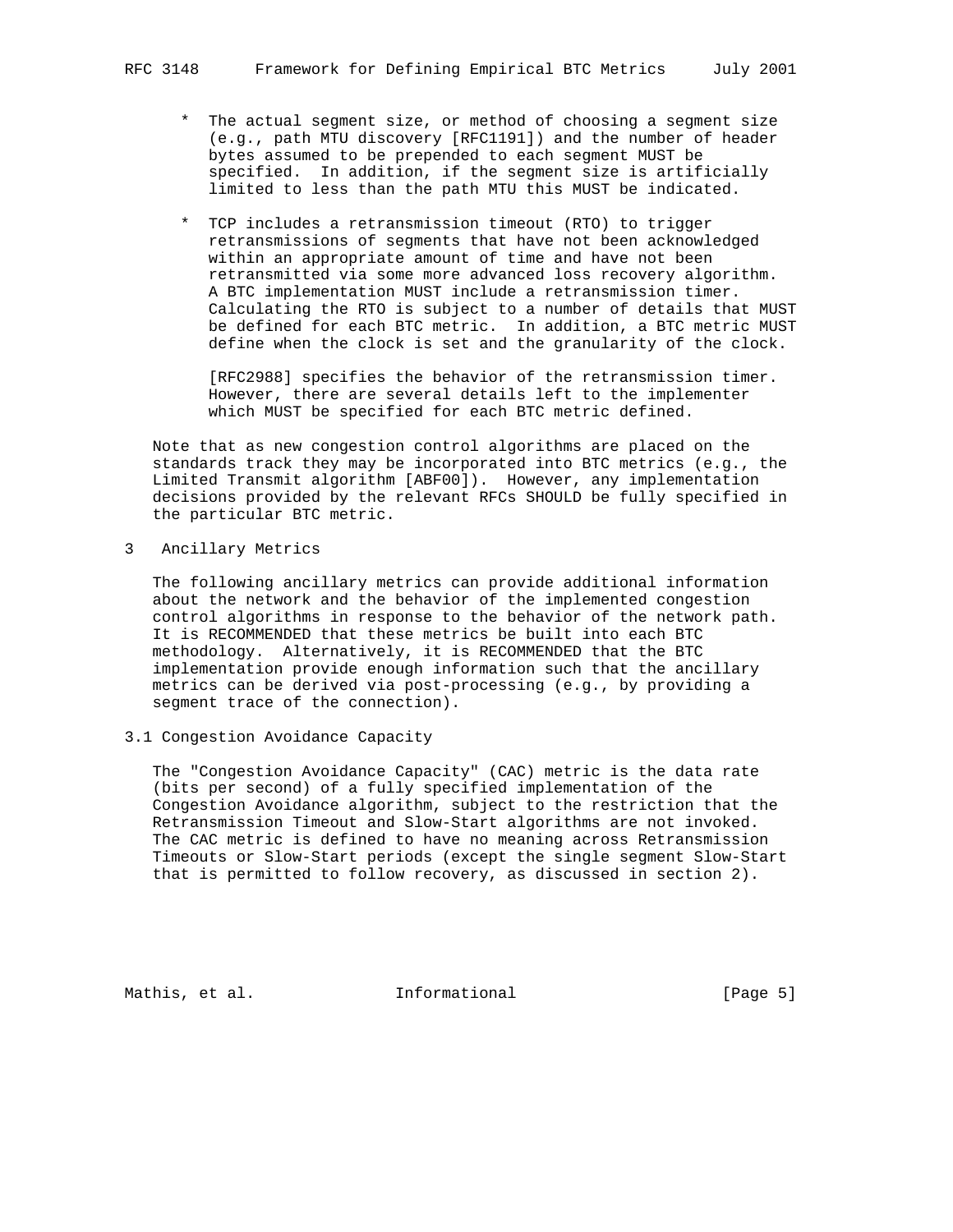In principle a CAC metric would be an ideal BTC metric, as it captures what should be TCP's steady state behavior. But, there is a rather substantial difficulty with using it as such. The Self- Clocking of the Congestion Avoidance algorithm can be very fragile, depending on the specific details of the Fast Retransmit, Fast Recovery or advanced recovery algorithms chosen. It has been found that timeouts and periods of slow start loss recovery are prevalent in traffic on the Internet [LK98,BPS+97] and therefore these should be captured by the BTC metric.

 When TCP loses Self-Clock it is re-established through a retransmission timeout and Slow-Start. These algorithms nearly always require more time than Congestion Avoidance would have taken. It is easily observed that unless the network loses an entire window of data (which would clearly require a retransmit timeout) TCP likely missed some opportunity to safely transmit data. That is, if TCP experiences a timeout after losing a partial window of data, it must have received at least one ACK that was generated after some of the partial data was delivered, but did not trigger the transmission of new data. Recent research in congestion control (e.g., FACK [MM96a], NewReno [FF96,RFC2582], rate-halving [MSML99]) can be characterized as making TCP's Self-Clock more tenacious, while preserving fairness under adverse conditions. This work is motivated by how poorly current TCP implementations perform under some conditions, often due to repeated clock loss. Since this is an active research area, different TCP implementations have rather considerable differences in their ability to preserve Self-Clock.

3.2 Preservation of Self-Clock

 Losing the ACK clock can have a large effect on the overall BTC, and the clock is itself fragile in ways that are dependent on the loss recovery algorithm. Therefore, the transition between timer driven and Self-Clocked operation SHOULD be instrumented.

## 3.2.1 Lost Transmission Opportunities

 If the last event before a timeout was the receipt of an ACK that did not trigger a transmission, the possibility exists that an alternate congestion control algorithm would have successfully preserved the Self-Clock. A BTC SHOULD instrument key items in the BTC state (such as the congestion window) in the hopes that this may lead to further improvements in congestion control algorithms.

Mathis, et al. **Informational** [Page 6]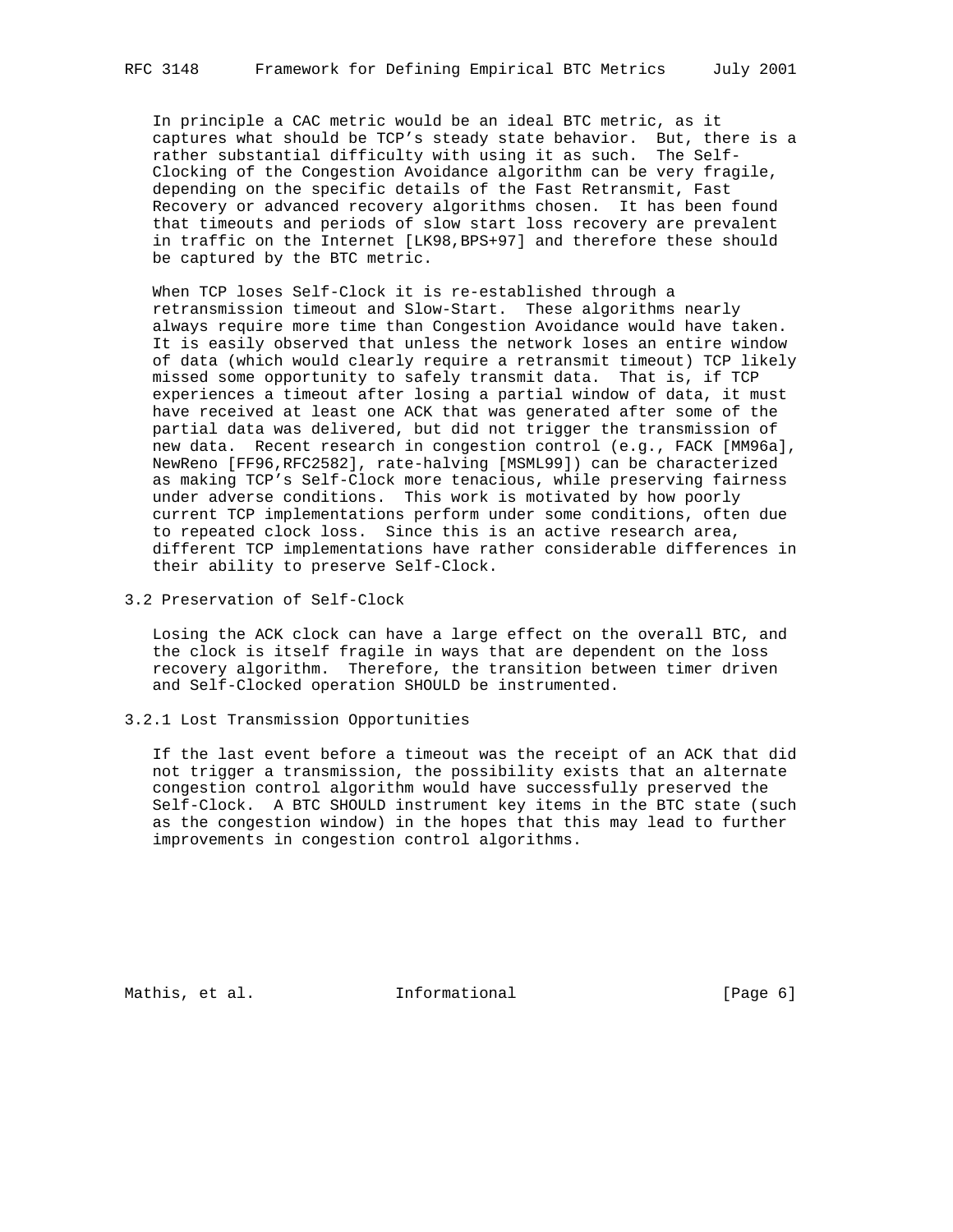Note that in the absence of knowledge about the future, it is not possible to design an algorithm that never misses transmission opportunities. However, there are ever more subtle ways to gauge network state, and to estimate if a given ACK is likely to be the last.

## 3.2.2 Loosing an Entire Window

 If an entire window of data (or ACKs) is lost, there will be no returning ACKs to clock out additional data. This condition can be detected if the last event before a timeout was a data transmission triggered by an ACK. The loss of an entire window of data/ACKs forces recovery to be via a Retransmission Timeout and Slow-Start.

 Losing an entire window of data implies an outage with a duration at least as long as a round trip time. Such an outage can not be diagnosed with low rate metrics and is unsafe to diagnose at higher rates than the BTC. Therefore all BTC metrics SHOULD instrument and report losses of an entire window of data.

 Note that there are some conditions, such as when operating with a very small window, in which there is a significant probability that an entire window can be lost through individual random losses (again highlighting the importance of instrumenting cwnd).

3.2.3 Heroic Clock Preservation

 All algorithms that permit a given BTC to sustain Self-Clock when other algorithms might not, SHOULD be instrumented. Furthermore, the details of the algorithms used MUST be fully documented (as discussed in section 2).

 BTC metrics that can sustain Self-Clock in the presence of multiple losses within one round trip SHOULD instrument the loss distribution, such that the performance of alternate congestion control algorithms may be estimated (e.g., Reno style).

3.2.4 False Timeouts

 All false timeouts, (where the retransmission timer expires before the ACK for some previously transmitted data arrives) SHOULD be instrumented when possible. Note that depending upon how the BTC metric implements sequence numbers, this may be difficult to detect.

Mathis, et al. 1nformational 1999 [Page 7]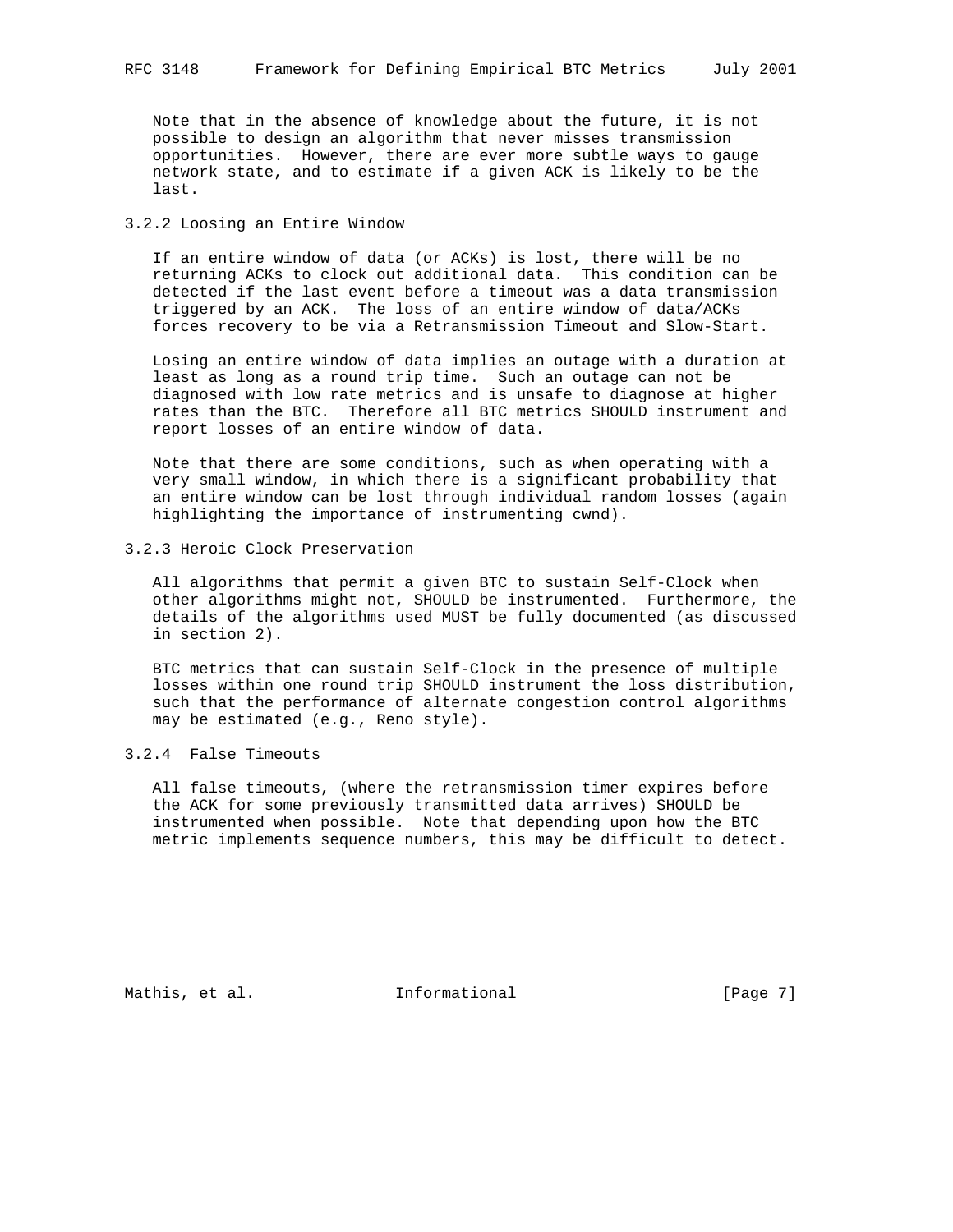3.3 Ancillary Metrics Relating to Flow Based Path Properties

 All BTC metrics provide unique vantage points for observing certain path properties relating to closely spaced packets. As in the case of RTT duration outages, these can be impossible to diagnose at low rates (less than 1 packet per RTT) and inappropriate to test at rates above the BTC of the network path.

 All BTC metrics SHOULD instrument packet reordering. The frequency and distance out-of-sequence SHOULD be instrumented for all out-of order packets. The severity of the reordering can be classified as one of three different cases, each of which SHOULD be reported.

 Segments that are only slightly out-of-order should not trigger the fast retransmit algorithm, but they may affect the window calculation. BTC metrics SHOULD document how slightly out-of order segments affect the congestion window calculation.

 If segments are sufficiently out-of-order, the Fast Retransmit algorithm will be invoked in advance of the delayed packet's late arrival. These events SHOULD be instrumented. Even though the the late arriving packet will complete recovery, the the window will still be reduced by half.

 Under some rare conditions segments have been observed that are far out of order - sometimes many seconds late [Pax97b]. These SHOULD always be instrumented.

 BTC implementations SHOULD instrument the maximum cwnd observed during congestion avoidance and slow start. A TCP running over the same path as the BTC metric must have sufficient sender buffer space and receiver window (and window shift [RFC1323]) to cover this cwnd in order to expect the same performance.

 There are several other path properties that one might measure within a BTC metric. For example, with an embedded one-way delay metric it may be possible to measure how queuing delay and and (RED) drop probabilities are correlated to window size. These are open research questions.

3.4 Ancillary Metrics as Calibration Checks

 Unlike low rate metrics, BTC SHOULD include explicit checks that the test platform is not the bottleneck.

 Any detected dropped packets within the sending host MUST be reported. Unless the sending interface is the path bottleneck, any dropped packets probably indicates a measurement failure.

Mathis, et al. 1nformational 1999 [Page 8]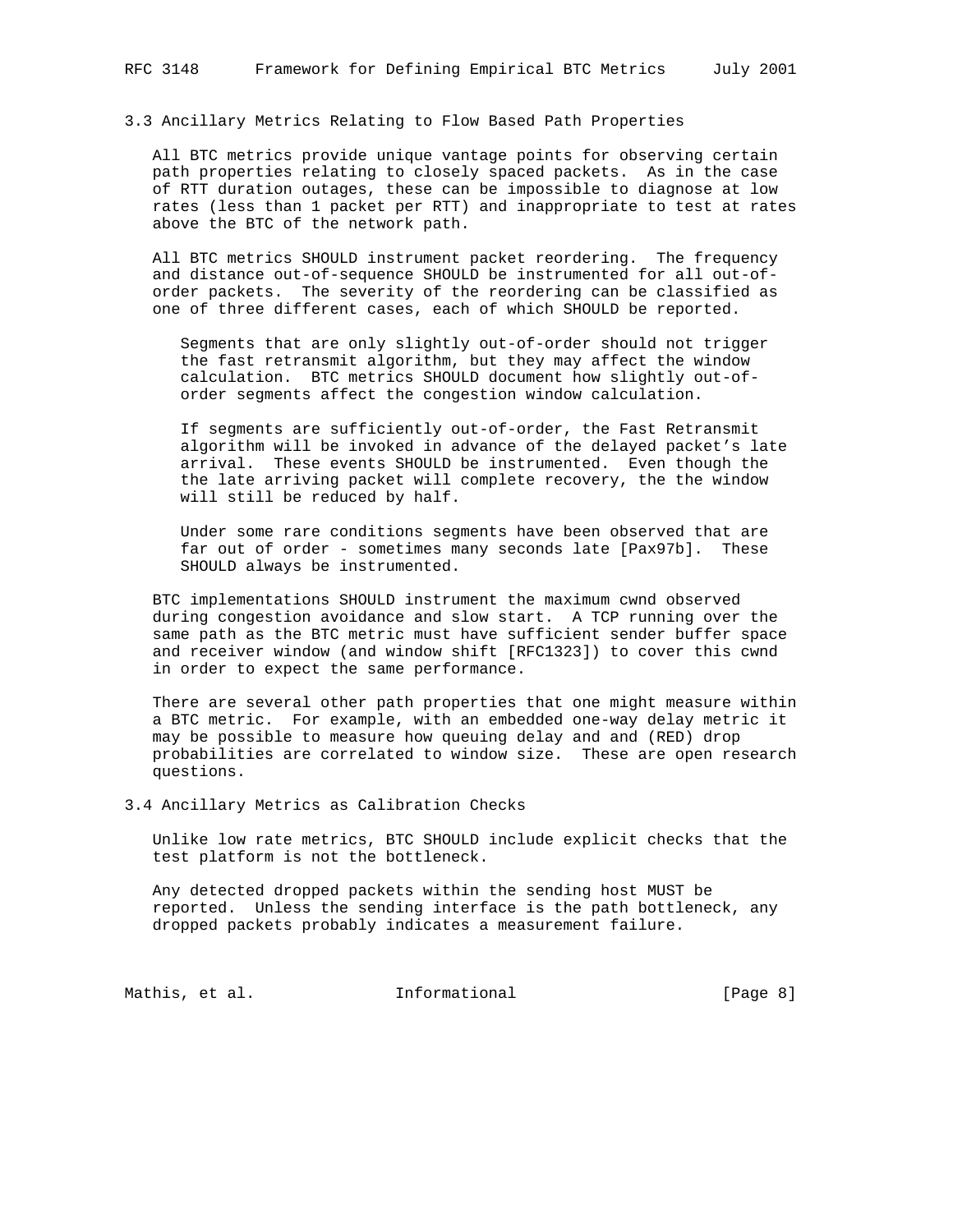The maximum queue lengths within the sending host SHOULD be instrumented. Any significant queue may indicate that the sending host has insufficient burst data rate, and is smoothing the data being transmitted into the network.

3.5 Ancillary Metrics Relating to the Need for Advanced TCP Features

 If TCP would require advanced TCP extensions to match BTC performance (such as RFC 1323 or RFC 2018 features), it SHOULD be reported.

3.6 Validate Reverse Path Load

 To the extent possible, the BTC metric SHOULD distinguish between the properties of the forward and reverse paths.

 BTC methodologies which rely on non-cooperating receivers may only be able to measure round trip path properties and may not be able to independently differentiate between the properties of the forward and reverse paths. In this case the load on the reverse path contributed by the BTC metric SHOULD be instrumented (or computed) to permit other means of gauge the proportion of the round trip path properties attributed to the the forward and reverse paths.

 To the extent possible, BTC methodologies that rely on cooperating receivers SHOULD support separate ancillary metrics for the forward and reverse paths.

4 Security Considerations

 Conducting Internet measurements raises security concerns. This memo does not specify a particular implementation of a metric, so it does not directly affect the security of the Internet nor of applications which run on the Internet. However, metrics produced within this framework, and in particular implementations of the metrics may create security issues.

4.1 Denial of Service Attacks

 Bulk Transport Capacity metrics, as defined in this document, naturally attempt to fill a bottleneck link. The BTC metrics based on this specification will be as "network friendly" as current well tuned TCP connections. However, since the "connection" may not be using TCP packets, a BTC test may appear to network operators as a denial of service attack.

Mathis, et al. **Informational** [Page 9]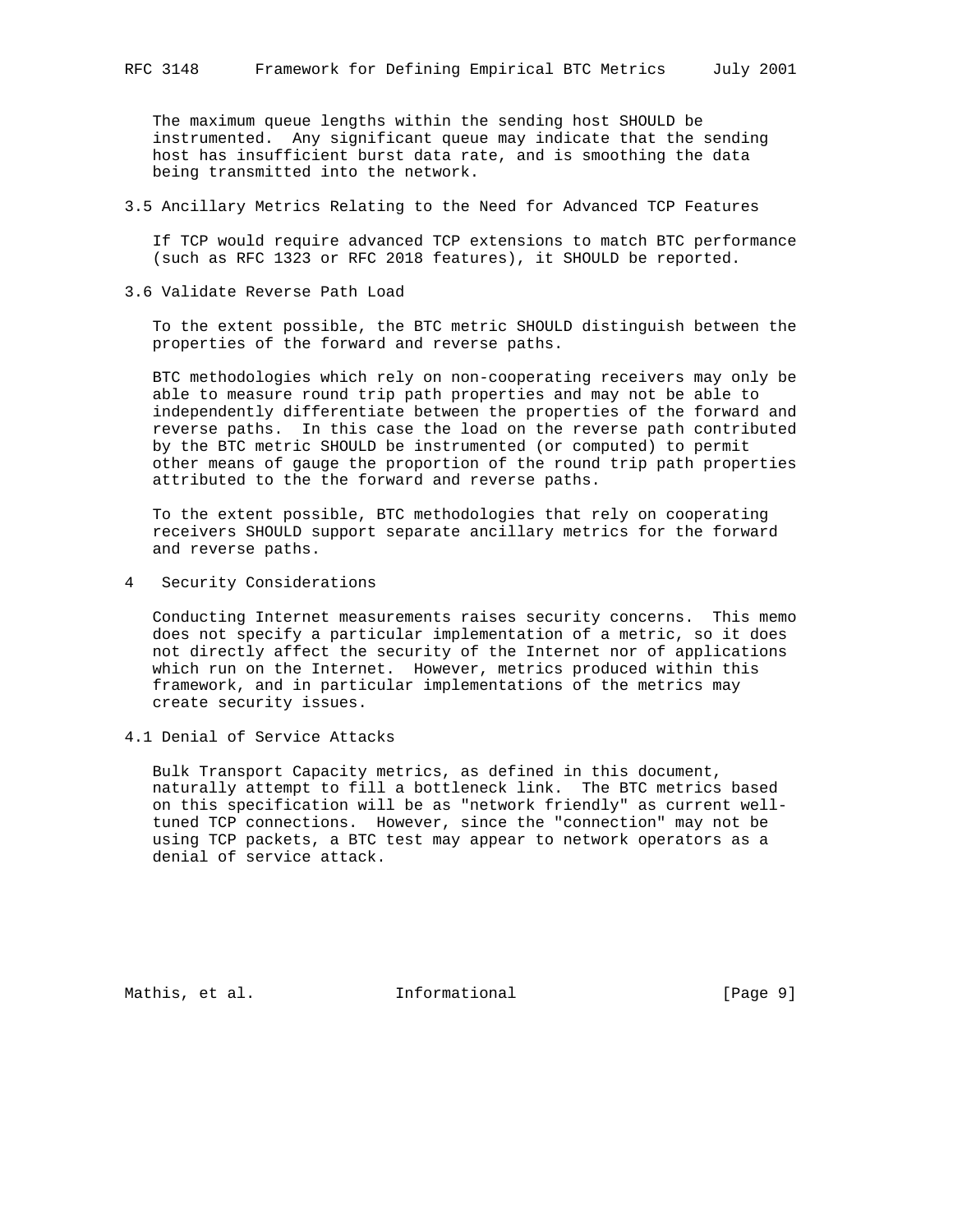Administrators of the source host of a test, the destination host of a test, and the intervening network(s) may wish to establish bilateral or multi-lateral agreements regarding the timing, size, and frequency of collection of BTC metrics.

4.2 User data confidentiality

 Metrics within this framework generate packets for a sample, rather than taking samples based on user data. Thus, a BTC metric does not threaten user data confidentiality.

4.3 Interference with metrics

 It may be possible to identify that a certain packet or stream of packets are part of a BTC metric. With that knowledge at the destination and/or the intervening networks, it is possible to change the processing of the packets (e.g., increasing or decreasing delay, introducing or heroically preventing loss) that may distort the measured performance. It may also be possible to generate additional packets that appear to be part of a BTC metric. These additional packets are likely to perturb the results of the sample measurement.

 To discourage the kind of interference mentioned above, packet interference checks, such as cryptographic hash, may be used.

5 IANA Considerations

 Since this metric framework does not define a specific protocol, nor does it define any well-known values, there are no IANA considerations for this document. However, a bulk transport capacity metric within this framework, and in particular protocols that implement a metric may have IANA considerations that need to be addressed.

6 Acknowledgments

 Thanks to Wil Leland, Jeff Semke, Matt Zekauskas and the IPPM working group for numerous clarifications.

 Matt Mathis's work was supported by the National Science Foundation under Grant Numbers 9415552 and 9870758.

Mathis, et al. 1nformational 1999 [Page 10]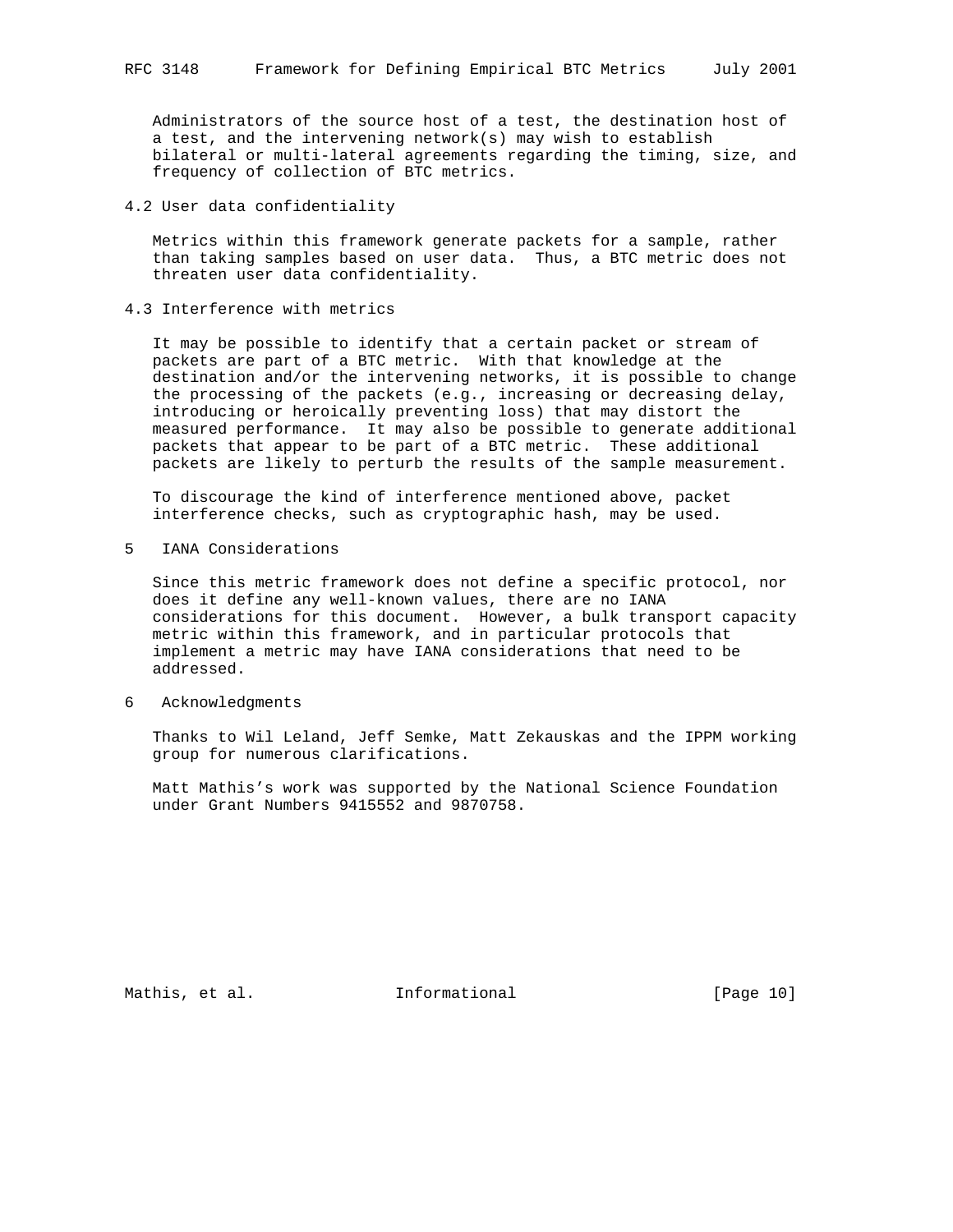## 7 References

- [BPS+97] Hari Balakrishnan, Venkata Padmanabhan, Srinivasan Seshan, Mark Stemm, and Randy Katz. TCP Behavior of a Busy Web Server: Analysis and Improvements. Technical Report UCB/CSD-97-966, August 1997. Available from http://nms.lcs.mit.edu/˜hari/papers/csd-97-966.ps. (Also in Proc. IEEE INFOCOM Conf., San Francisco, CA, March 1998.)
- [FF96] Fall, K., Floyd, S.. "Simulation-based Comparisons of Tahoe, Reno and SACK TCP". Computer Communication Review, July 1996. ftp://ftp.ee.lbl.gov/papers/sacks.ps.Z.
- [Flo95] Floyd, S., "TCP and successive fast retransmits", March 1995, Obtain via ftp://ftp.ee.lbl.gov/papers/fastretrans.ps.
- [Hoe96] Hoe, J., "Improving the start-up behavior of a congestion control scheme for TCP, Proceedings of ACM SIGCOMM '96, August 1996.
- [Hoe95] Hoe, J., "Startup dynamics of TCP's congestion control and avoidance schemes". Master's thesis, Massachusetts Institute of Technology, June 1995.
- [Jac88] Jacobson, V., "Congestion Avoidance and Control", Proceedings of SIGCOMM '88, Stanford, CA., August 1988.
- [Lak94] V. T. Lakshman and U. Madhow. The Performance of TCP/IP for Networks with High Bandwidth-Delay Products and Random Loss. IFIP Transactions C-26, High Performance Networking, pages 135--150, 1994.
- [LK98] Lin, D. and Kung, H.T., "TCP Fast Recovery Strategies: Analysis and Improvements", Proceedings of InfoCom, March 1998.
- [LM97] T.V.Lakshman and U.Madhow. "The Performance of TCP/IP for Networks with High Bandwidth-Delay Products and Random Loss". IEEE/ACM Transactions on Networking, Vol. 5, No. 3, June 1997, pp.336-350.

Mathis, et al. **Informational** [Page 11]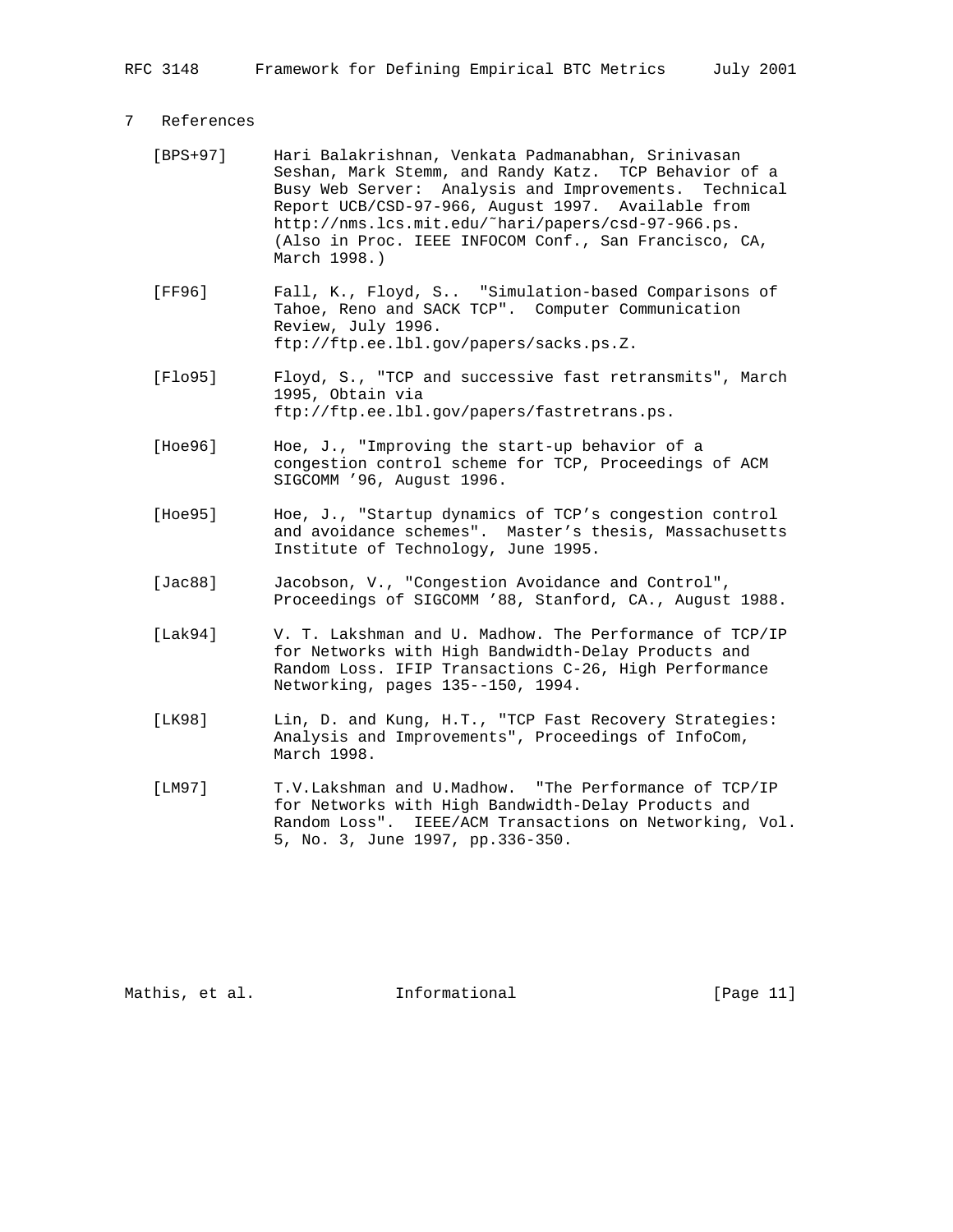- [Mat98] Mathis, M., "Empirical Bulk Transfer Capacity", IP Performance Metrics Working Group report in Proceedings of the Forty Third Internet Engineering Task Force, Orlando, FL, December 1988. Available from http://www.ietf.org/proceedings/98dec/43rd-ietf-98dec- 122.html and http://www.ietf.org/proceedings/98dec/slides/ippm mathis-98dec.pdf.
- [MM96a] Mathis, M. and Mahdavi, J. "Forward acknowledgment: Refining TCP congestion control", Proceedings of ACM SIGCOMM '96, Stanford, CA., August 1996.
- [MM96b] M. Mathis, J. Mahdavi, "TCP Rate-Halving with Bounding Parameters". Available from http://www.psc.edu/networking/papers/FACKnotes/current.
- [MSML99] Mathis, M., Semke, J., Mahdavi, J., Lahey, K., "The Rate-Halving Algorithm for TCP Congestion Control", June 1999, Work in Progress.
- [MSMO97] Mathis, M., Semke, J., Mahdavi, J., Ott, T., "The Macroscopic Behavior of the TCP Congestion Avoidance Algorithm", Computer Communications Review, 27(3), July 1997.
- [OKM96a], Ott, T., Kemperman, J., Mathis, M., "The Stationary Behavior of Ideal TCP Congestion Avoidance", In progress, August 1996. Obtain via pub/tjo/TCPwindow.ps using anonymous ftp to ftp.bellcore.com
- [OKM96b], Ott, T., Kemperman, J., Mathis, M., "Window Size Behavior in TCP/IP with Constant Loss Probability", DIMACS Special Year on Networks, Workshop on Performance of Real-Time Applications on the Internet, Nov 1996.
- [Pax97a] Paxson, V., "Automated Packet Trace Analysis of TCP Implementations", Proceedings of ACM SIGCOMM '97, August 1997.
- [Pax97b] Paxson, V., "End-to-End Internet Packet Dynamics," Proceedings of SIGCOMM '97, Cannes, France, Sep. 1997.

 [PFTK98] Padhye, J., Firoiu. V., Towsley, D., and Kurose, J., "TCP Throughput: A Simple Model and its Empirical Validation", Proceedings of ACM SIGCOMM '98, August 1998.

Mathis, et al. **Informational** [Page 12]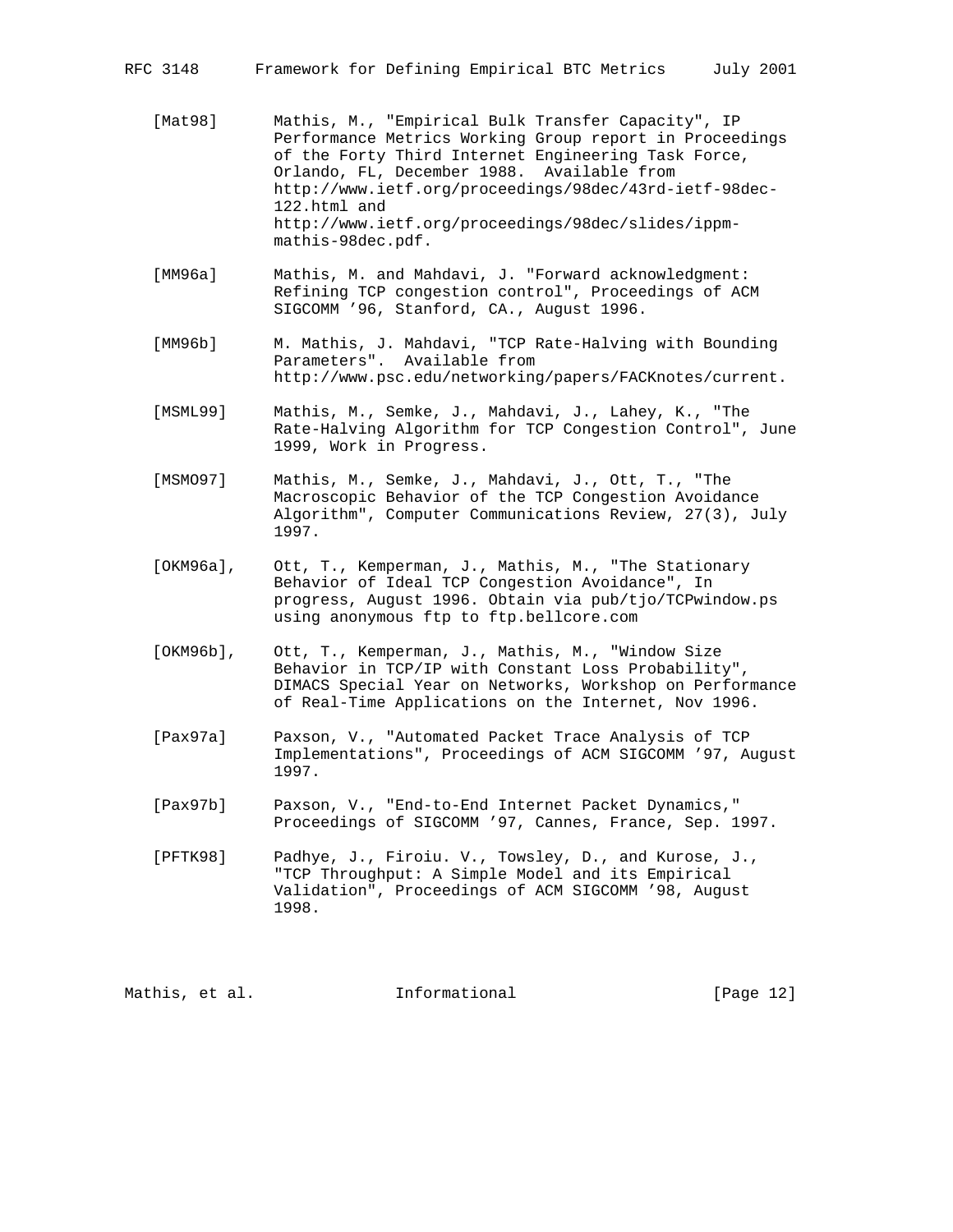| Framework for Defining Empirical BTC Metrics<br>RFC 3148 |  | July 2001 |
|----------------------------------------------------------|--|-----------|
|----------------------------------------------------------|--|-----------|

- [RFC793] Postel, J., "Transmission Control Protocol", STD 7, RFC 793, September 1981. Obtain via: http://www.rfc editor.org/rfc/rfc793.txt
- [RFC1191] Mogul, J. and S. Deering, "Path MTU Discovery", RFC 1191, November 1990. Obtain via: http://www.rfc editor.org/rfc/rfc1191.txt
- [RFC1323] Jacobson, V., Braden, R. and D. Borman, "TCP Extensions for High Performance", May 1992. Obtain via: http://www.rfc-editor.org/rfc/rfc1323.txt
- [RFC1633] Braden R., Clark D. and S. Shenker, "Integrated Services in the Internet Architecture: an Overview", RFC 1633, June 1994. Obtain via: http://www.rfc editor.org/rfc/rfc1633.txt
- [RFC2001] Stevens, W., "TCP Slow Start, Congestion Avoidance, Fast Retransmit, and Fast Recovery Algorithms", RFC 2001, January 1997. Obtain via: http://www.rfc editor.org/rfc/rfc2001.txt
- [RFC2018] Mathis, M., Mahdavi, J. Floyd, S., Romanow, A., "TCP Selective Acknowledgment Options", RFC 2018, October 1996. Obtain via: http://www.rfc editor.org/rfc/rfc2018.txt
- [RFC2119] Bradner, S., "Key words for use in RFCs to Indicate Requirement Levels", BCP 14, RFC 2119, March 1997. Obtain via: http://www.rfc-editor.org/rfc/rfc2119.txt
- [RFC2216] Shenker, S. and J. Wroclawski, "Network Element Service Specification Template", RFC 2216, September 1997. Obtain via: http://www.rfc-editor.org/rfc/rfc2216.txt
- [RFC2330] Paxson, V., Almes, G., Mahdavi, J. and M. Mathis, "Framework for IP Performance Metrics", RFC 2330, April 1998. Obtain via: http://www.rfc editor.org/rfc/rfc2330.txt
- [RFC2475] Black D., Blake S., Carlson M., Davies E., Wang Z. and W. Weiss, "An Architecture for Differentiated Services", RFC 2475, December 1998. Obtain via: http://www.rfc editor.org/rfc/rfc2475.txt

Mathis, et al. **Informational** [Page 13]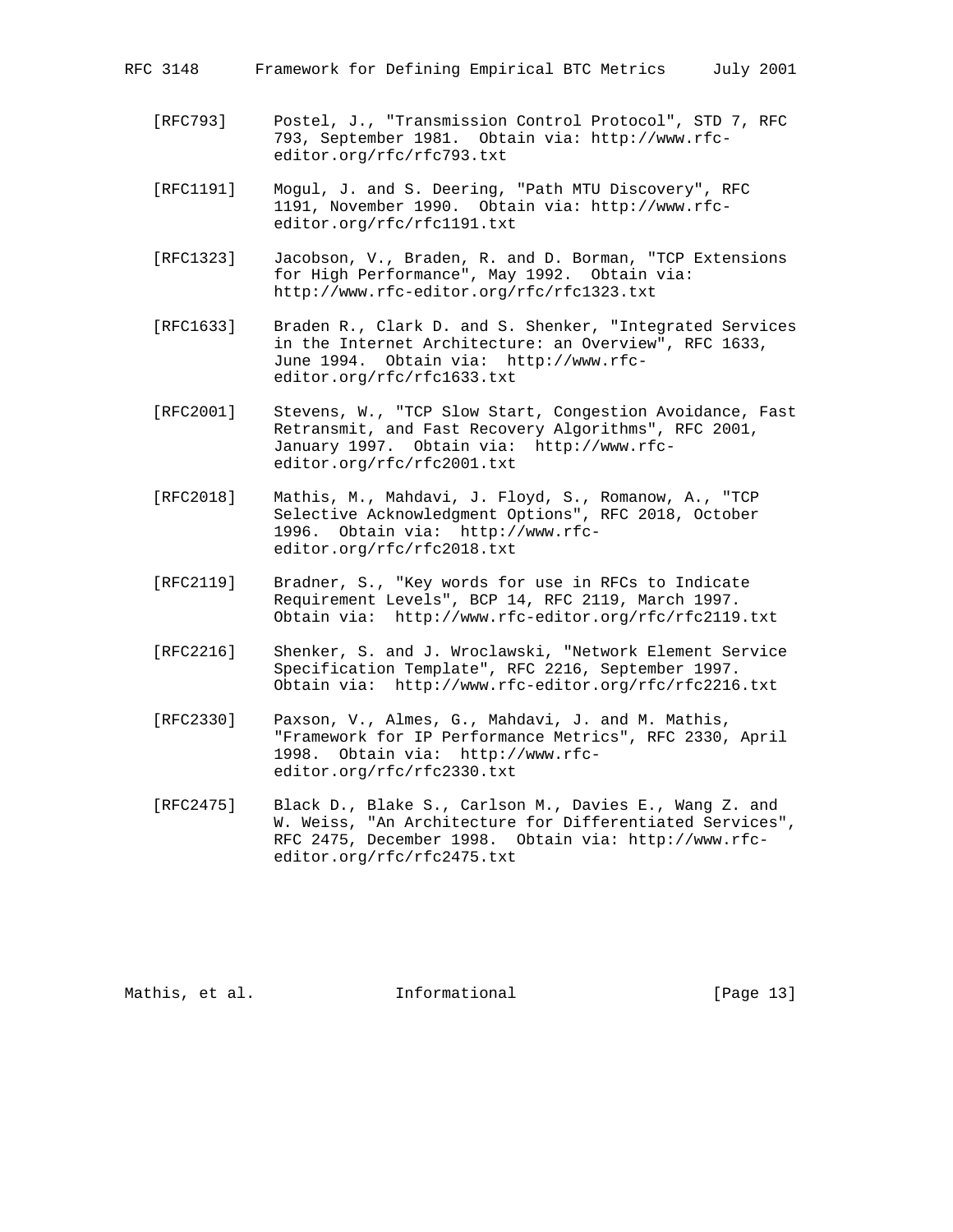- [RFC2481] Ramakrishnan, K. and S. Floyd, "A Proposal to add Explicit Congestion Notification (ECN) to IP", RFC 2481, January 1999. Obtain via: http://www.rfc editor.org/rfc/rfc2481.txt
- [RFC2525] Paxson, V., Allman, M., Dawson, S., Fenner, W., Griner, J., Heavens, I., Lahey, K., Semke, J. and B. Volz, "Known TCP Implementation Problems", RFC 2525, March 1999. Obtain via: http://www.rfc editor.org/rfc/rfc2525.txt
- [RFC2581] Allman, M., Paxson, V. and W. Stevens, "TCP Congestion Control", RFC 2581, April 1999. Obtain via: http://www.rfc-editor.org/rfc/rfc2581.txt
- [RFC2582] Floyd, S. and T. Henderson, "The NewReno Modification to TCP's Fast Recovery Algorithm", RFC 2582, April 1999. Obtain via: http://www.rfc-editor.org/rfc/rfc2582.txt
- [RFC2988] Paxson, V. and M. Allman, "Computing TCP's Retransmission Timer", RFC 2988, November 2000. Obtain via: http://www.rfc-editor.org/rfc/rfc2988.txt
- [RFC3042] Allman, M., Balakrishnan, H. and S. Floyd, "Enhancing TCP's Loss Recovery Using Limited Transmit", RFC 3042, January 2001. Obtain via: http://www.rfc editor.org/rfc/rfc3042.txt
- [Ste94] Stevens, W., "TCP/IP Illustrated, Volume 1: The Protocols", Addison-Wesley, 1994.
- [WS95] Wright, G., Stevens, W., "TCP/IP Illustrated Volume II: The Implementation", Addison-Wesley, 1995.

Mathis, et al. **Informational** [Page 14]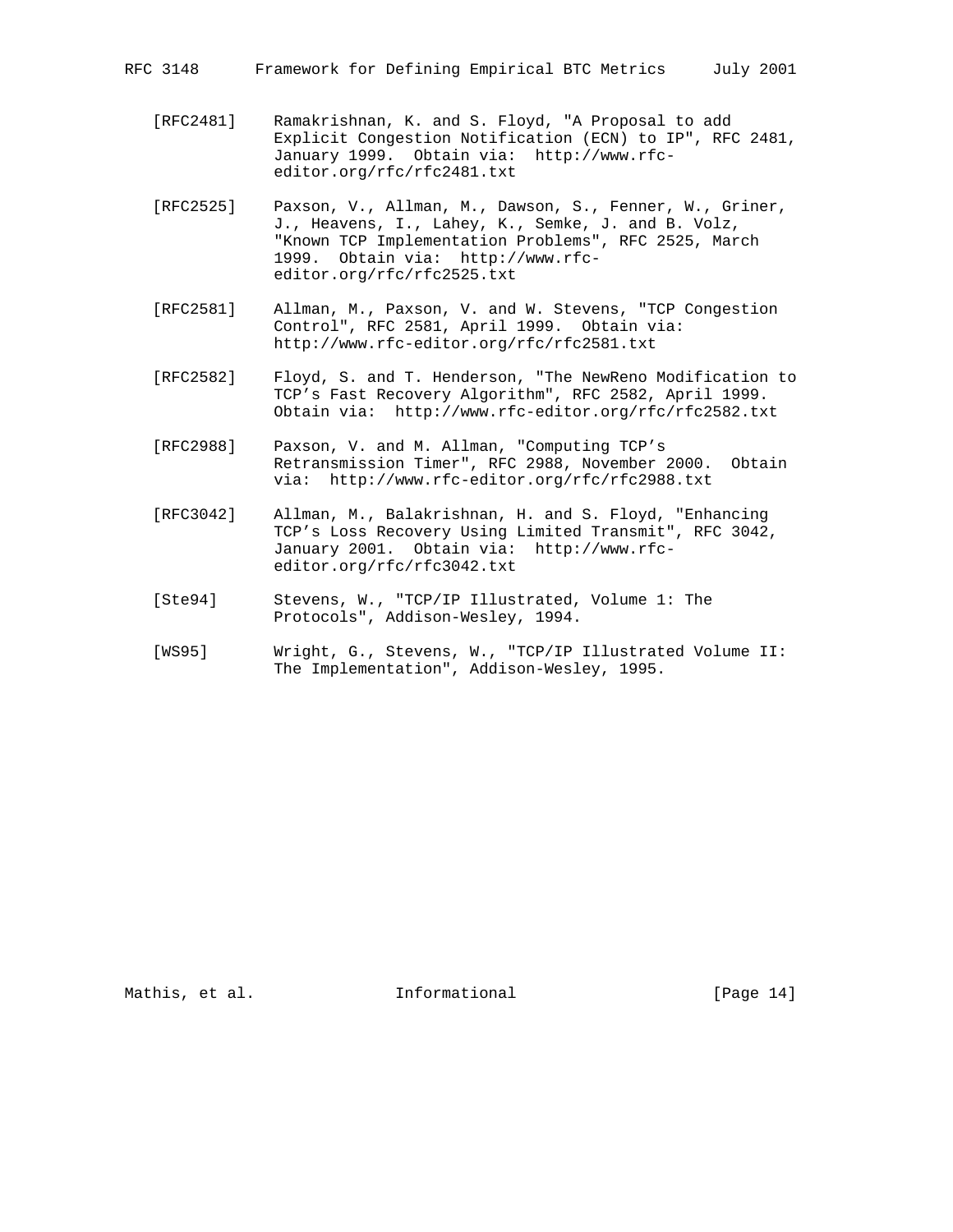Author's Addresses

 Matt Mathis Pittsburgh Supercomputing Center 4400 Fifth Ave. Pittsburgh PA 15213

 EMail: mathis@psc.edu http://www.psc.edu/˜mathis

 Mark Allman BBN Technologies/NASA Glenn Research Center Lewis Field 21000 Brookpark Rd. MS 54-2 Cleveland, OH 44135

 Phone: 216-433-6586 EMail: mallman@bbn.com http://roland.grc.nasa.gov/˜mallman